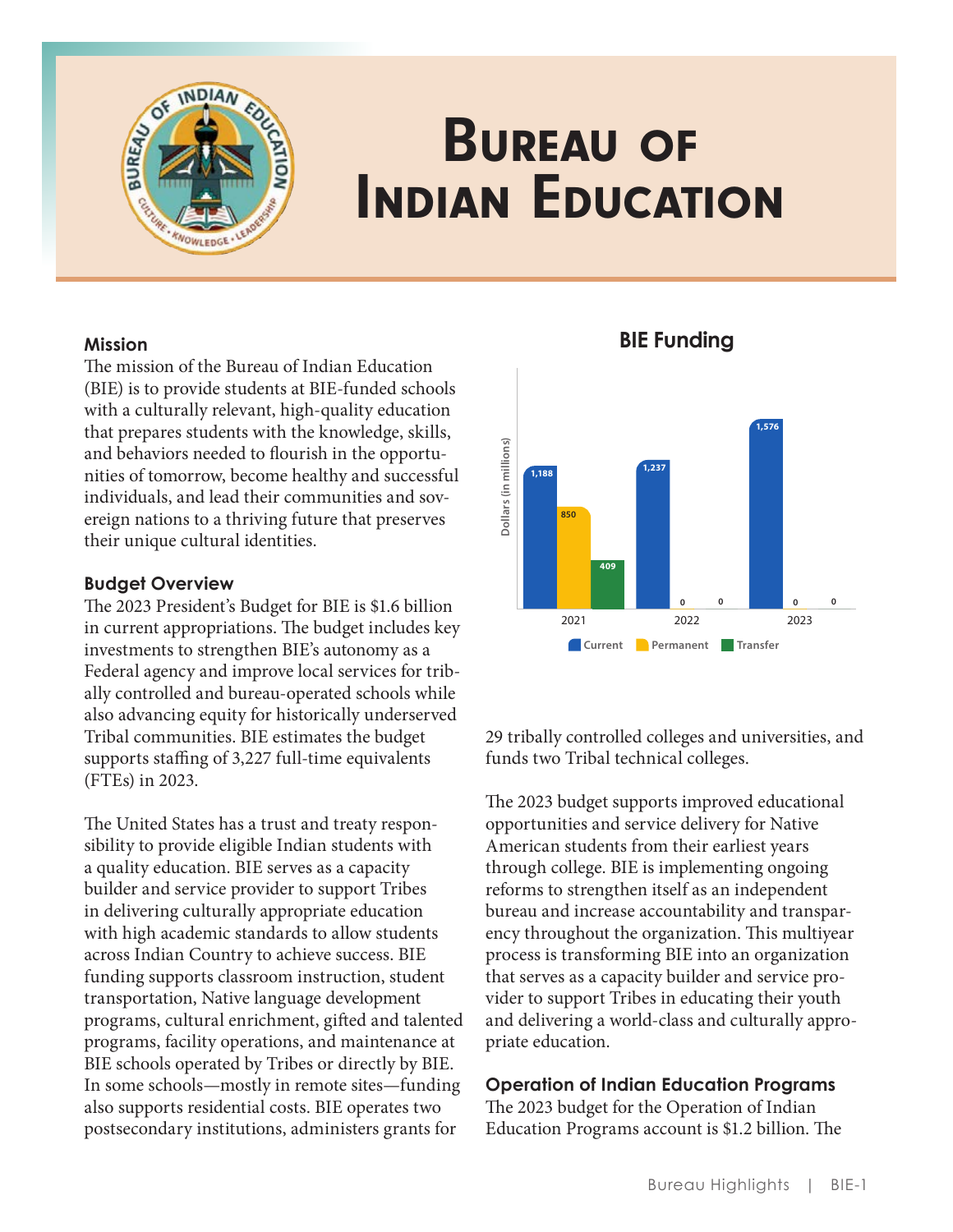# **BUREAU OF INDIAN EDUCATION Facts**



- **• The Bureau of Indian Education (BIE) provides education services to 45,000 students, with an average daily membership of 40,000 students in 23 States, 169 elementary and secondary schools, and 14 dormitories.**
- **• Currently, 129—or 70 percent of—BIE-funded elementary schools, secondary schools, and dormitories are tribally controlled and operate under the direction of individual Tribal governments.**
- **• BIE also provides funding to 33 colleges, universities, and postsecondary schools.**

core mission of BIE is supporting bureau-operated and tribally controlled schools and administering grants to Tribal institutions of higher education .

*Elementary and Secondary Programs* The request includes \$891 .5 million for operating the entire BIE elementary and secondary school system—169 elementary and secondary schools and 14 dormitories—by providing educational services to approximately 45,000 students in 23 States. Funds support the basic and supplemental education programs at BIE-funded schools, student transportation, facility operations, and maintenance .

The 2023 request includes targeted funding to improve Indian student academic outcomes, address maintenance needs, support expanded preschool and Native language programs, and provide pay parity for Tribal teachers while fully



**Grand opening of Laguna Elementary School in Scottsdale, AZ.** 

*BIEPhoto.*

funding projected Tribal Grant Support Costs. The budget provides \$507.7 million for Indian School Equalization Program funds to improve opportunities and outcomes in the classroom, provide improved instructional services, and support improved teacher quality, recruitment, and retention. The request level of \$21.5 million for Education Program Enhancements supports professional development for teachers, advances the quality of in-classroom instruction, and incorporates improved Native language and culture programs in classrooms . Early Child and Family Development funding of \$25.3 million enables BIE to expand preschool opportunities at BIE-funded schools .

Facilities Operations and Maintenance is proposed at \$146 .4 million; it includes investments to keep pace with operational cost increases and support the timely maintenance and replacement of equipment at BIE schools. The budget also includes \$26.6 million for the Johnson-O'Malley program, which is authorized to support the individualized educational needs of eligible Indian students enrolled in public schools and previously private schools .

The budget continues to invest in activities that promote educational self-determination for Tribal communities and includes \$97 .5 million for Tribal Grant Support Costs for Tribes that choose to operate BIE-funded schools . This level of funding supports 100 percent of the estimated requirement.

#### *Postsecondary Programs*

The request includes \$185.2 million for Postsecondary Programs. The 2023 budget continues recognition of the critical role Tribal postsecondary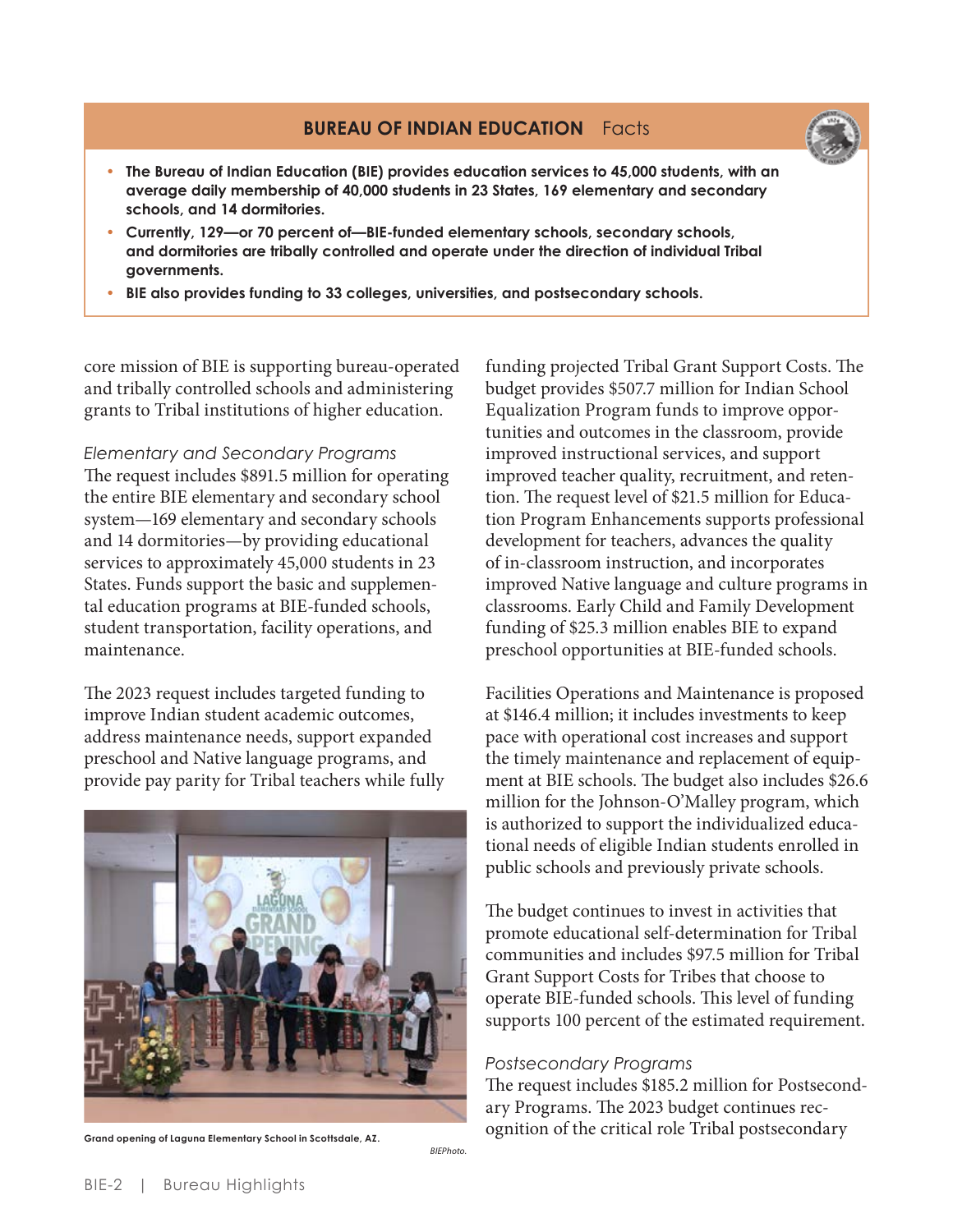institutions have in empowering Indian students and promoting equity for Tribal communities. These institutions are on or near reservations; they directly serve Tribal communities with culturally relevant education and career pathways in a supportive environment. Postsecondary education of Tribal members remains an essential component in the economic development of many Tribes.

The proposed budget will provide \$30.3 million for BIE-operated Haskell Indian Nations University and Southwestern Indian Polytechnic Institute, \$86.5 million for grants to 29 Tribal Colleges and Universities (TCUs), and \$13.7 million for grants for two Tribal Technical Colleges.

Postsecondary Programs have funds for multiple scholarship programs, including \$45.0 million for the Scholarships and Adult Education program to improve educational opportunities and serve a larger population of qualified Native American

students. The program supports Administration priorities through educational grants to Tribal communities, which have been historically underserved and adversely affected by persistent poverty and inequality.

BIE is investing \$2.0 million in a new initiative that provides research and development (R&D) internships to highly qualified students from economically disadvantaged rural communities. The program will complement the existing Science Post Graduate Scholarship Fund and support R&D investments that provide actionable and accessible information and decision support tools.

#### *Education Management*

The request includes \$78.9 million for education management and information technology (IT) to optimize learning opportunities for students of all ages. Education Program Management (EPM) funding supports ongoing improvements

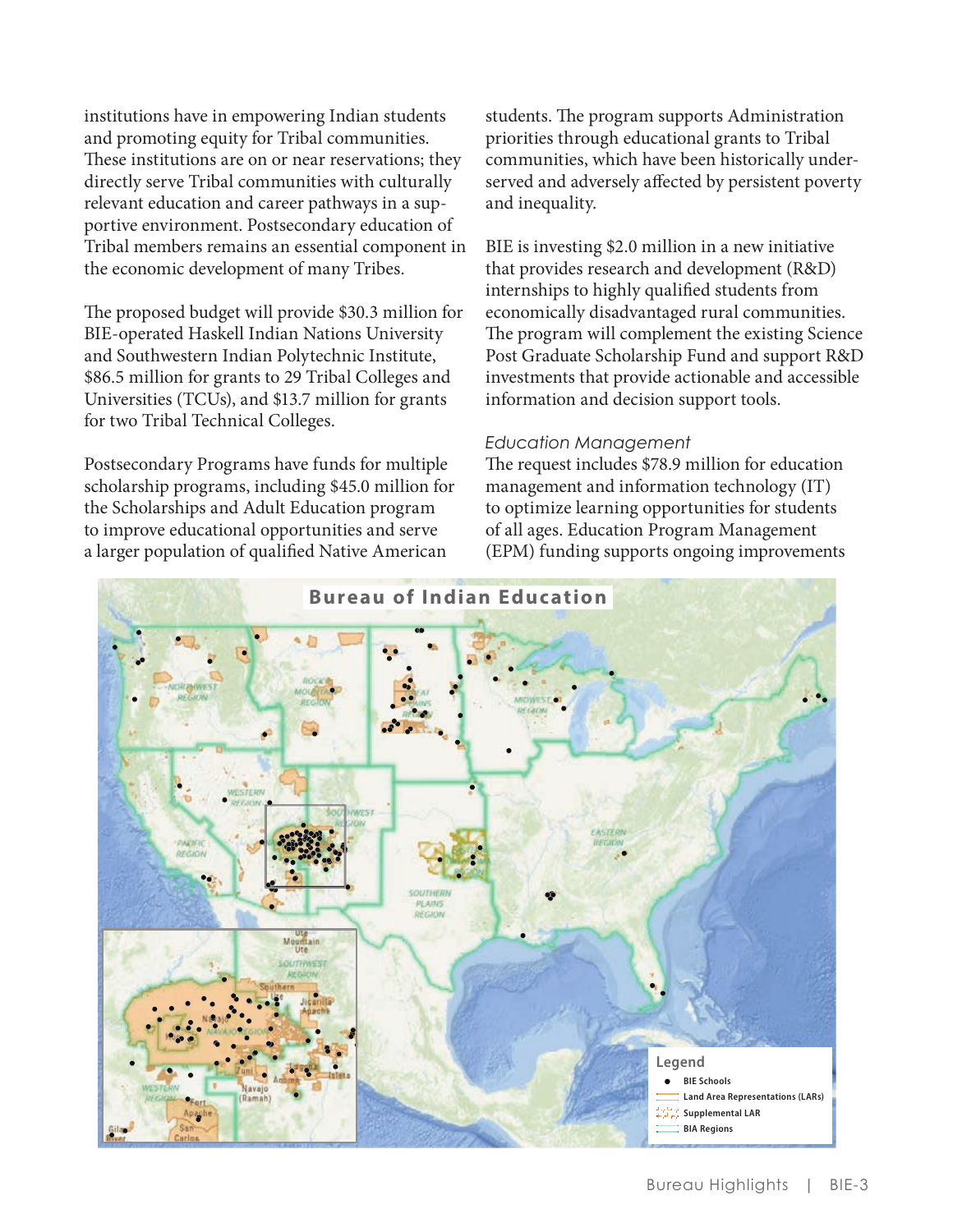in high-priority functional areas, including acquisition, school safety and repairs, performance tracking, and technical support to the field. Other management activities include data collection, analysis, and reporting; financial and accounting functions; oversight and coordination of major facility repairs; and management of grant applications. BIE IT includes the Native American Student Information System, wide area network infrastructure, and general support systems used by BIE-funded schools.



**Students and staff at Nenahnezad Community School in Fruitland, NM.** 

```
BIE Photo.
```
EPM initiatives in 2023 include the startup of a School Operations Office of Self-Determination to develop Tribal capacity and promote maximum Indian participation in educational programs and services, the Justice40 initiative aligned with Administration priorities, and BIE's Social Emotional Learning project to develop a national curriculum to support behavioral health and wellness programs at BIE-funded schools. In addition, the 2023 request funds a BIE Pathways Program Coordinator to strengthen outreach and recruitment of highly qualified Native American students for internships and careers in education.

The budget proposes \$38.5 million for Education IT to support the ongoing costs of distance learning and enhanced classroom technology. BIE continues to collaborate with Tribes and communities to alleviate strains imposed by the COVID-19 pandemic on BIE students and their families, teachers, administrators, and other staff members in K–12 schools and at TCUs. The 2023 budget request will enable BIE to leverage ongoing infrastructure investments in new technology and operational capabilities at BIE-funded schools, including the new Education Learning Management System, by supporting comprehensive online delivery of educational courses to students and professional development opportunities for

teachers. Education IT resources will continue the annual learning software subscriptions and licenses, support contract extensions needed to maintain this investment, and support educational IT personnel costs for remote learning and additional broadband capabilities.

The Payments for Tribal Leases are accounted for in the Bureau of Indian Affairs (BIA) budget and used to administer BIA and BIE section 105(l) leases of the Indian Self-Determination and Education Assistance Act. The President's Budget reflects the Administration's support for the principles of Tribal self-determination and strengthening Tribal communities across Indian Country by proposing to reclassify 105(l) leases as current mandatory spending in 2023. This funding will provide Tribes with certainty in meeting these ongoing needs through dedicated funding sources.

## **Tribal Priority Allocations**

Tribal Priority Allocations (TPAs) give Tribes the opportunity to further Indian self-determination by establishing their priorities and reallocating Federal funds among programs in this budget category. The 2023 budget includes TPA funding of \$72.8 million.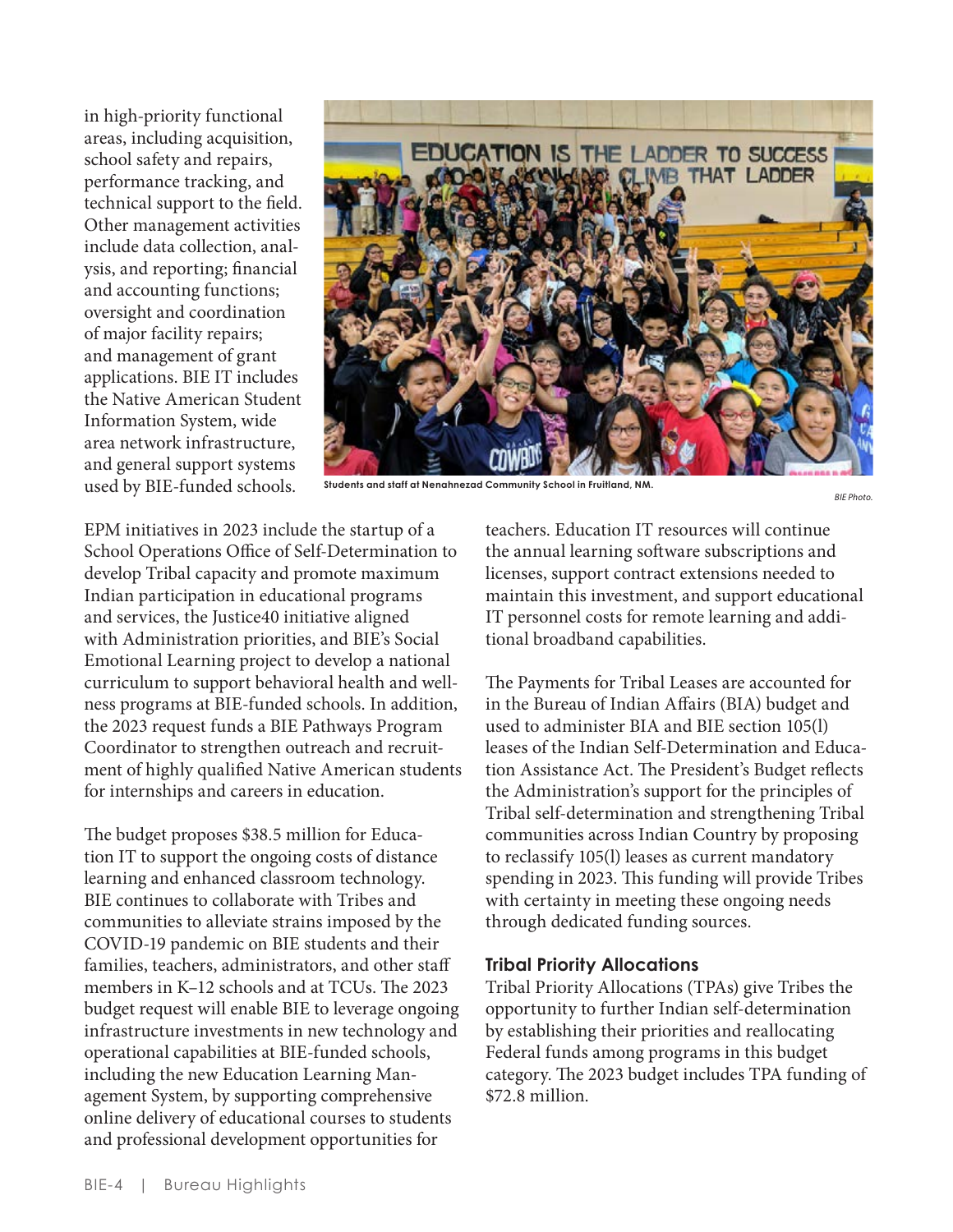## **Education Construction**

The 2023 budget includes \$420.1 million in annual funding for Education Construction to replace and repair school facilities and address deferred maintenance needs at campuses in the BIE school system. This funding includes substantial investments to address the climate crisis with more sustainable BIE infrastructure. Whenever feasible, BIE facilities projects incorporate techniques to reduce energy and water consumption, as well as greenhouse gas emissions, and prepare the facilities for the predicted effects of climate change. The Indian Affairs (IA) Office of Facilities, Property and Safety Management—in close coordination with BIE—manages the Site Assessment and Capital Investment (SACI) Program, a comprehensive approach to assess the conditions of bureau-funded schools and prioritize requirements for campus improvements. The SACI Program follows formalized procedures that respect Tribal sovereignty and self-determination and result in consensus agreements with schools, Tribes, and IA for major renovations and new construction projects. The SACI Program will result in a long-term facilities plan that is continuously updated and adjusts to changes in education construction funding and evaluation or selection criteria.

Replacing or repairing BIE-funded schools is a high priority that has produced tangible results, with four new campuses opened to students in 2021 and another three schools to be completed in 2022. In addition, one facility replacement project is under construction, and eight schools are in various stages of planning and design.

The proposed \$255.5 million for Replacement School Construction and \$23.9 million for Replacement Facility Construction is critical to ensuring that all Native students can develop in an environment conducive to quality educational achievement. With the Replacement School Construction, Replacement Facility Construction, and Great American Outdoors Act (Public Law 116-152) funding anticipated through 2022, BIE expects to fully fund the replacement of all 10 schools on the 2016 replacement list and 2 schools from the SACI Program. The 2023 budget will support planning, design, and construction work at an additional six BIE schools; final allocations are pending completion of the design phase and refined cost estimates for each school. An additional \$140.7 million is included for other housing and facilities repair programs, including \$15.0 million for Tribal Colleges Facilities Improvement and Repair.

## **Fixed Costs**

Fixed costs of \$18.3 million are fully funded.



**New facility at Beatrice Rafferty School in Perry, ME.** 

*BIE Photo.*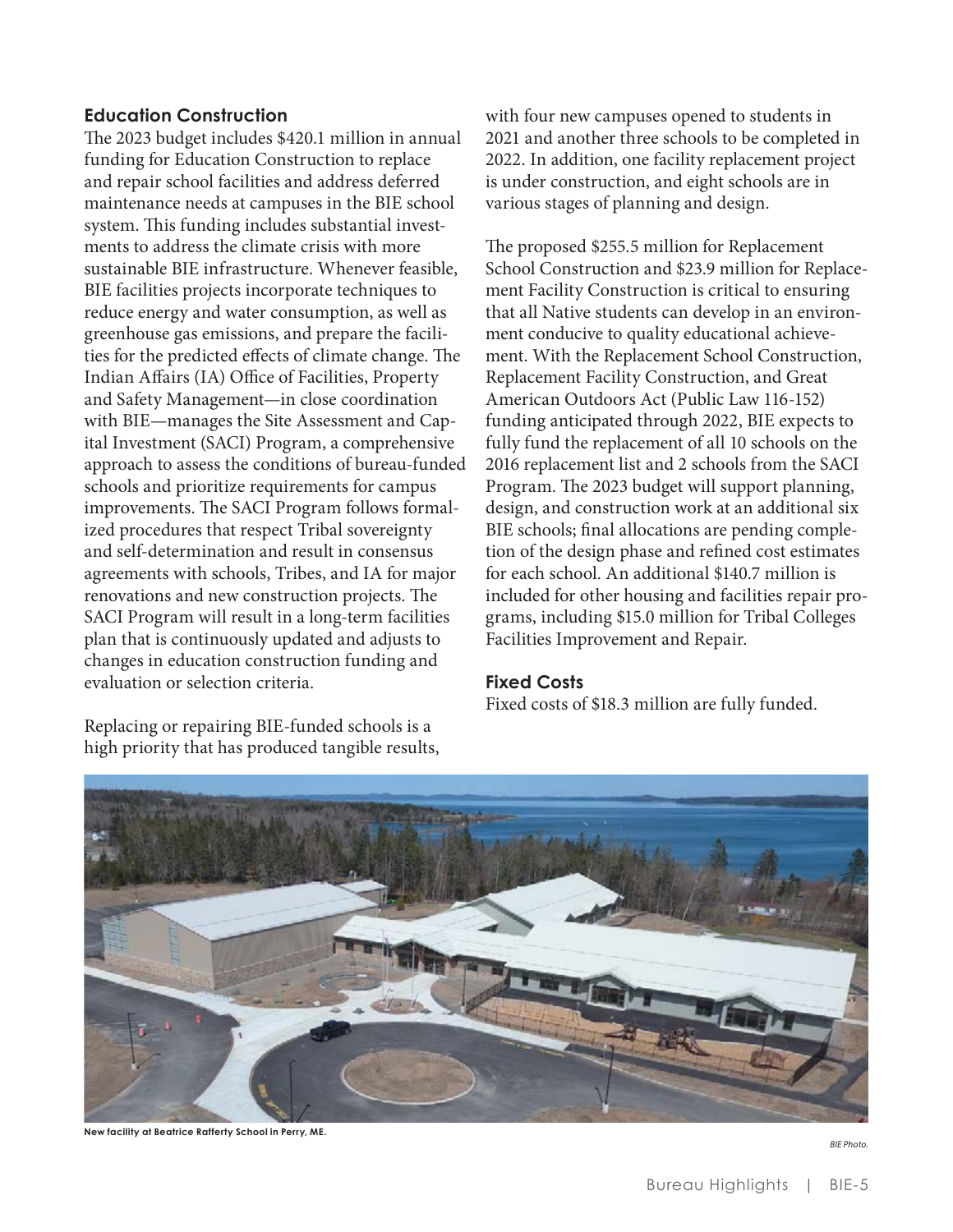# **SUMMARY OF BUREAU APPROPRIATIONS**

(dollar amounts in thousands)

#### Comparison of 2023 Request with 2022 CR

|                                           | 2022 CR    |           | 2023 Request |           | Change     |            |
|-------------------------------------------|------------|-----------|--------------|-----------|------------|------------|
|                                           | <b>FTE</b> | Amount    | <b>FTE</b>   | Amount    | <b>FTE</b> | Amount     |
| Current                                   |            |           |              |           |            |            |
|                                           | 2,346      | 973,092   | 2,682        | 1,155,634 | $+336$     | $+182,542$ |
| <b>Education Construction.</b>            |            | 264,277   | 14           | 420,102   | $+3$       | $+155,825$ |
|                                           | 2.357      | 1,237,369 | 2.696        | 1,575,736 | $+339$     | $+338.367$ |
| Reimbursable                              | 526        |           | 531          | 0         | $+5$       |            |
| <b>TOTAL, BUREAU OF INDIAN EDUCATION.</b> | 2,883      | 1,237,369 | 3,227        | 1,575,736 | $+344$     | $+338.367$ |

## **HIGHLIGHTS OF BUDGET CHANGES**

By Appropriation Activity/Subactivity

#### **APPROPRIATION: Operation of Indian Education Programs**

|                                           | 2021 Actual | 2022 CR | 2023 Request | Change       |
|-------------------------------------------|-------------|---------|--------------|--------------|
| Elementary and Secondary (forward funded) |             |         |              |              |
|                                           | 426,838     | 426,838 | 500,636      | $+73,798$    |
|                                           | 5,585       | 5,585   | 7,039        | $+1,454$     |
|                                           | 14,451      | 14,451  | 21,525       | $+7,074$     |
|                                           | 5,000       | 5,000   | 5,007        | $+7$         |
|                                           | 58,143      | 58,143  | 61,007       | $+2,864$     |
| Early Childhood and Family Development    | 21,000      | 21,000  | 25,267       | $+4,267$     |
|                                           | 86,884      | 86,884  | 97,453       | $+10,569$    |
| Subtotal, Elementary and Secondary        | 617,901     | 617,901 | 717,934      | $+100,033$   |
| <b>Elementary and Secondary Programs</b>  |             |         |              |              |
|                                           | 69.785      | 69.785  | 76,888       | $+7,103$     |
|                                           | 61,999      | 61,999  | 69,544       | $+7,545$     |
| Juvenile Detention Center Education       | 553         | 553     | 555          | $+2$         |
| Johnson-O'Malley Assistance Grants (TPA)  | 21,140      | 21,140  | 26,570       | $+5,430$     |
| Subtotal, Elementary and                  | 153,477     | 153,477 | 173,557      | $+20,080$    |
| Postsecondary Programs (forward funded)   |             |         |              |              |
|                                           | 26,258      | 26,258  | 30,325       | $+4,067$     |
|                                           | 76,510      | 76,510  | 86,510       | $+10,000$    |
|                                           | 8,151       | 8,151   | 13,656       | $+5,505$     |
| Subtotal, Postsecondary Programs          | 110,919     | 110,919 | 130,491      | $+19,572$    |
| <b>Postsecondary Programs</b>             |             |         |              |              |
| <b>Tribal Colleges and Universities</b>   | 1,220       | 1,220   | 1,220        | $\mathbf{0}$ |
| Scholarships and Adult Education (TPA)    | 34,833      | 34,833  | 45,049       | $+10,216$    |